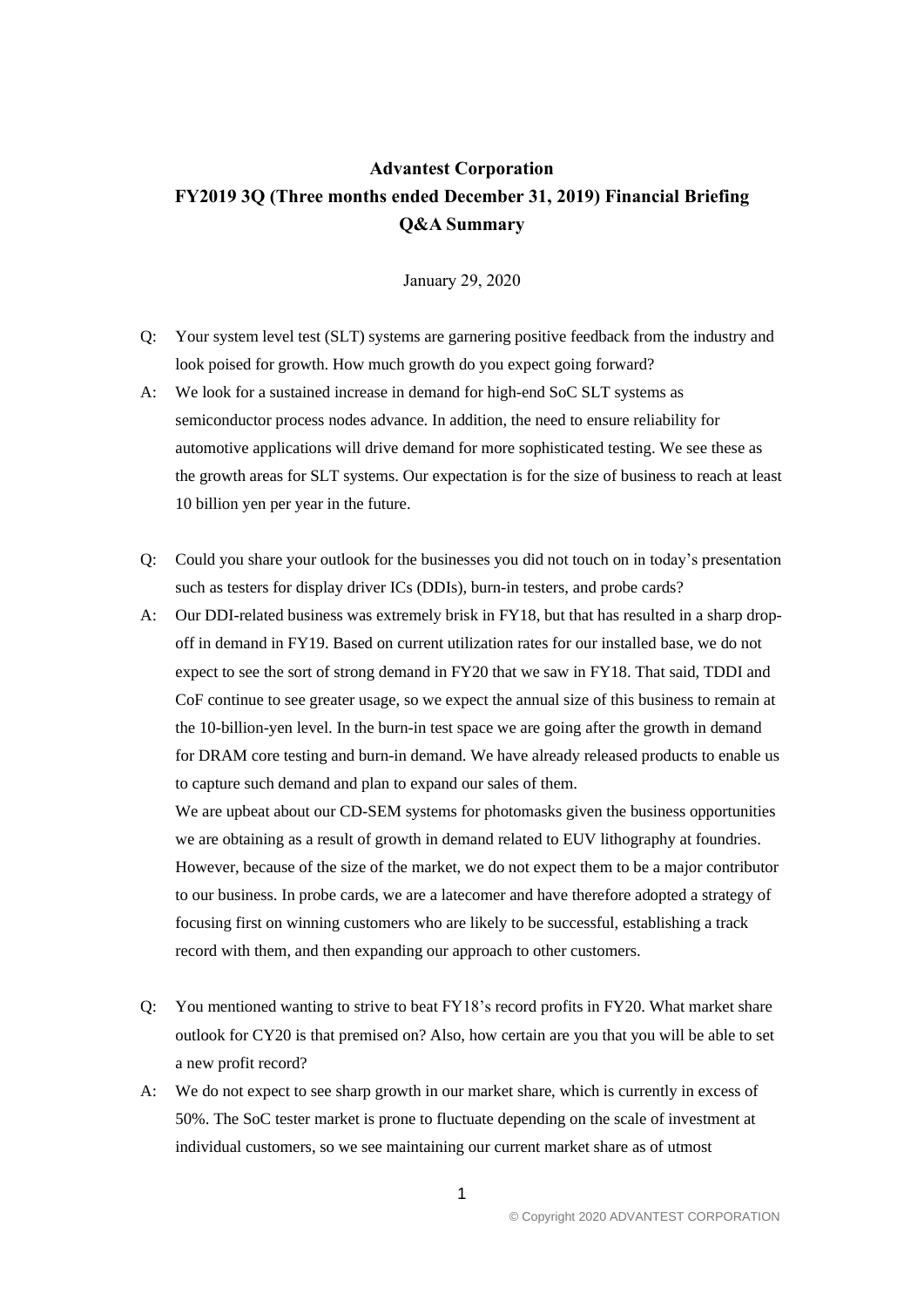importance. The same applies to memory testers, where our goal is to maintain our current market share in excess of 50%. Some people are suggesting that we will be unlikely to reach the level of our FY18 earnings due to shrinkage in the market versus CY18, but we believe that our SLT business and the socket business we recently acquired will enable us to offset lower tester sales. As such, we think we could beat FY18 earnings.

- Q: A competitor of yours has announced design wins for DRAM I/F testing. Do you believe that you will nonetheless be able to maintain in excess of 50% share of the memory tester market?
- A: There will naturally be gains and losses of business at individual customers. However, we believe that on the whole we are stronger in the memory space. In addition, we have begun to see wins in the flash memory market, where we had not previously been successful, and we also think that we can be successful in burn-in testing. We believe that we will be able to maintain in excess of 50% share of the memory testing market.
- Q: It seems your SLT business booked considerable orders in 3Q. How sustainable do you think that will be?
- A: We currently have SLT products for two applications, SSDs and SoCs, the latter of which we acquired last year. Both types are selling well at present. Going forward we believe we will see some ups and downs for the SSD type but believe we can expect ample growth nonetheless. As regards the SoC type, we look for a growing number of markets to require not only chip testing but also system-level testing in order to ensure reliability as semiconductors become increasingly complex. For this reason, we expect FY20 to also be a year of stable growth with little in the way of ups or downs for our SoC SLT systems.
- Q: The SoC tester market has seen sustained expansion since bottoming in 2015. In addition, volatility in that market also seems to have diminished. Why do you think that is?
- A: We believe that there may still be fluctuations in tester demand going forward depending on the speed of technological advancement and the supply-demand balance for semiconductors. As you note, the end result has been that the SoC tester market has grown up and to the right since 2015, but if you break the market down further, you see that there have still been major fluctuations, but that 5G-related tester demand has offset the slump in demand for DDI testers, for example. We believe that market fluctuations have diminished because technological evolution has led to new types of SoC semiconductors and new applications for them, which means that drops in one type of demand have been offset with increases elsewhere.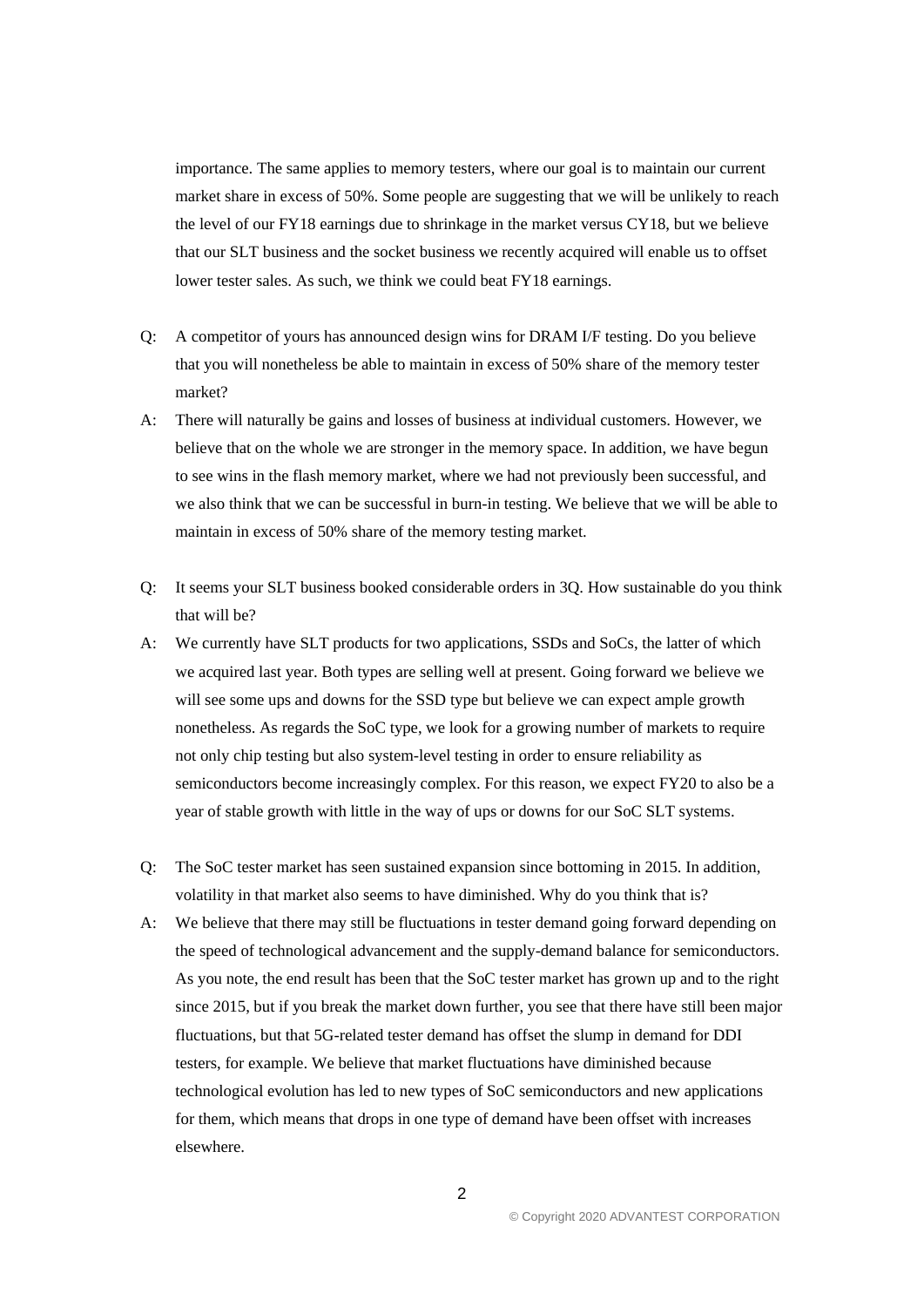- Q: How significant was 5G-related demand in 2019? Do you look for 5G-related demand to increase or slow in 2020?
- A: We had initially forecast a boost of around 200-400 million dollars to the market from 5G, but we saw demand in excess of that in 2019. We think there was probably around 500-600 million dollars in 5G-related demand. At present, we anticipate the same level of 5G-related demand in 2020 as in 2019.
- Q: At the previous quarter's results briefing, you mentioned the possibility of a slowdown in 5G-related tester demand. What is your current outlook?
- A: We have seen 5G-related inquiries coming in somewhat earlier than we had anticipated, and that has been a major contributor to FY19 earnings. In part because those inquiries came in earlier, we currently expect our 5G-related business to be flat in FY20, which is the same as our expectation for the SoC tester market as a whole. However, the number of 5G handsets is definitely going to be growing. We excel at testing systems for 5G handsets and want to make certain we leverage that trend to grow our business.
- Q: You say that you look for the memory tester market to grow by just over 20% YoY in 2020. Do you look for flash memory or DRAM to be the greater driver of the memory tester market in 2020?
- A: LPDDR5 has taken off more quickly than we had anticipated, and we believe it will continue to grow gradually. In the case of flash memory, we believe that recoveries in client and enterprise SSDs will drive tester demand going forward. Our visibility on 2H is limited, but given that DDR5 is slated to take off in the DRAM space, we believe that DRAM will be the greater contributor in dollar terms to the growth of the memory tester market in 2020.
- Q: Could you give us more detail on your 5G-related orders? In 1Q they were for engineering purposes, and in 2Q they were for initial volume production. What were they for in 3Q? Also, when do you expect to see orders related to full-fledged mass production for 5G?
- A: Our clients have already begun producing in volume albeit perhaps not at the level of mass production as of yet. We ascribe 3Q orders to that. The test demand associated with application processors for smartphones looks likely to grow again in 1Q FY20 and beyond, and we expect to see such orders placed in 1Q FY20.
- Q: Is there any chance your 5G-related market share will grow further in CY20?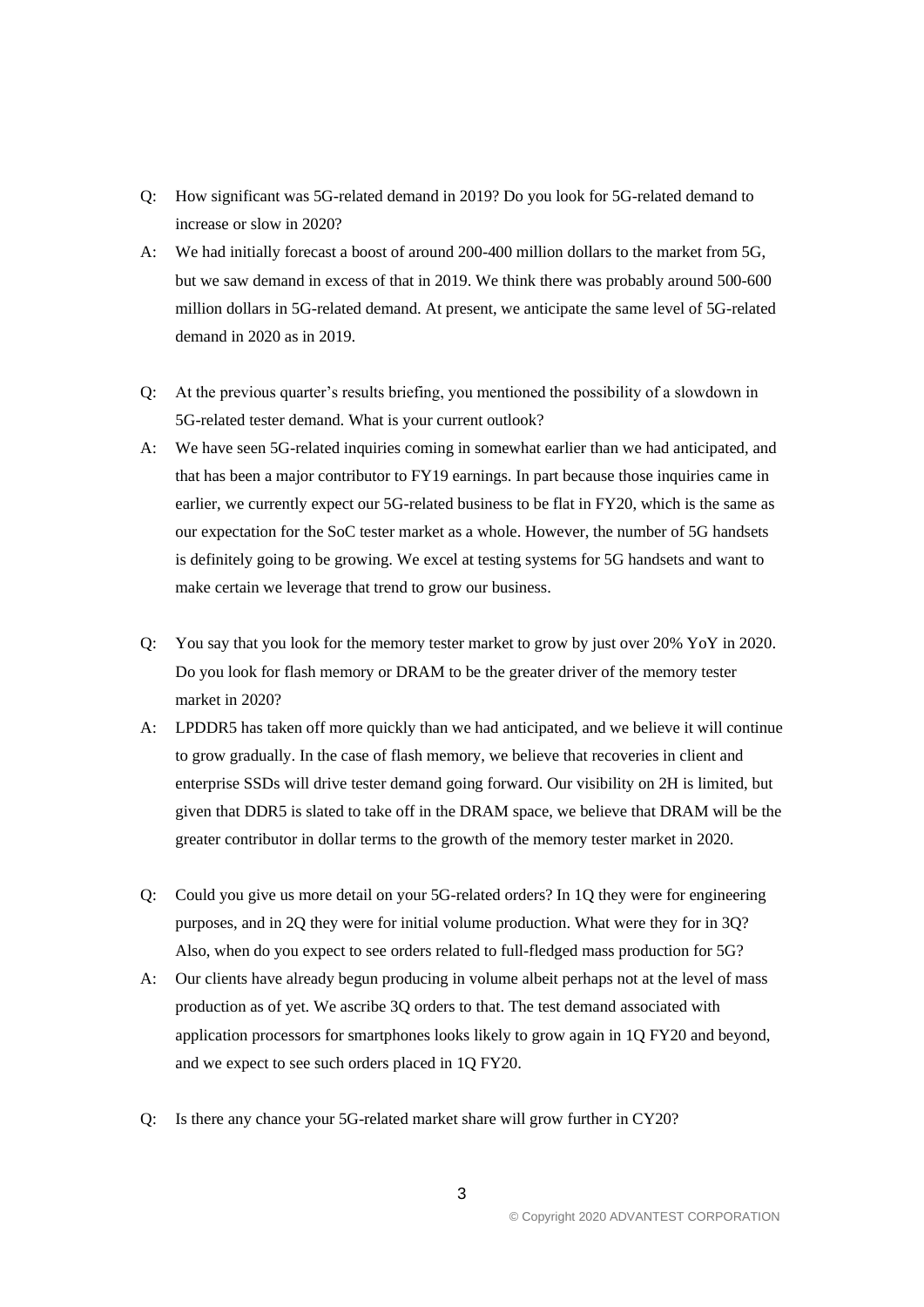- A: Market shares fluctuate depending on your customer mix. As such, the first half of CY20 could include some challenging periods, but we look for conditions to begin to favor us as of the second half of CY20.
- Q: Do you have any sense that you have actually lost share to the competition for LPDDR5 applications?
- A: We believe that our products offer advantages, and we have well-established relationships with our clients. As such, we do not have a crisis mentality regarding the potential for market share losses. It is true that our customers are increasingly adopting dual-sourcing strategies, but we intend to maintain a high market share in this domain.
- Q: What is the 1H versus 2H split for your CY20 outlooks for a market scale of 2.7 billion dollars for SoCs and 800 million dollars for memory? Also, is it possible that 5G-related demand might be more concentrated in 2H CY19 and 1H CY20 and slow down in 2H CY20?
- A: We look for the SoC market to be flat between 1H and 2H, and we look for the memory business to pick up in 2H. We expect computing and communications to account for roughly 60% of SoC tester sales. However, given the diversity of factors likely to shape the market going forward, including demand for testers for evaluation purposes and for ensuring reliability on new nodes, we believe our outlooks will require careful review.
- Q: What sort of impact will deterioration in yields resulting from the use of EUV lithography on the 5nm and 7nm nodes have on SoC tester demand?
- A: We cannot comment on our customers' yields. Generally speaking, declines in yield mean that customers will need more testers if they are going to try to achieve the same output. However, tester demand is determined in large part by changes in the volumes of semiconductors produced, not just by yields. We had expected SoC tester demand to slow in 2H CY19, but the reason the drop was not as great as we had anticipated is because major players began producing 5G semiconductors in decent volumes, thus driving volume growth.

Note

This document is prepared for those who were unable to attend the information meeting and is intended only for reference purposes. The original content has been revised and edited by Advantest for ease of understanding.

This document contains"forward-looking statements" that are based on Advantest's current expectations, estimates and projections. These statements include, among other things, the discussion of Advantest's business strategy,